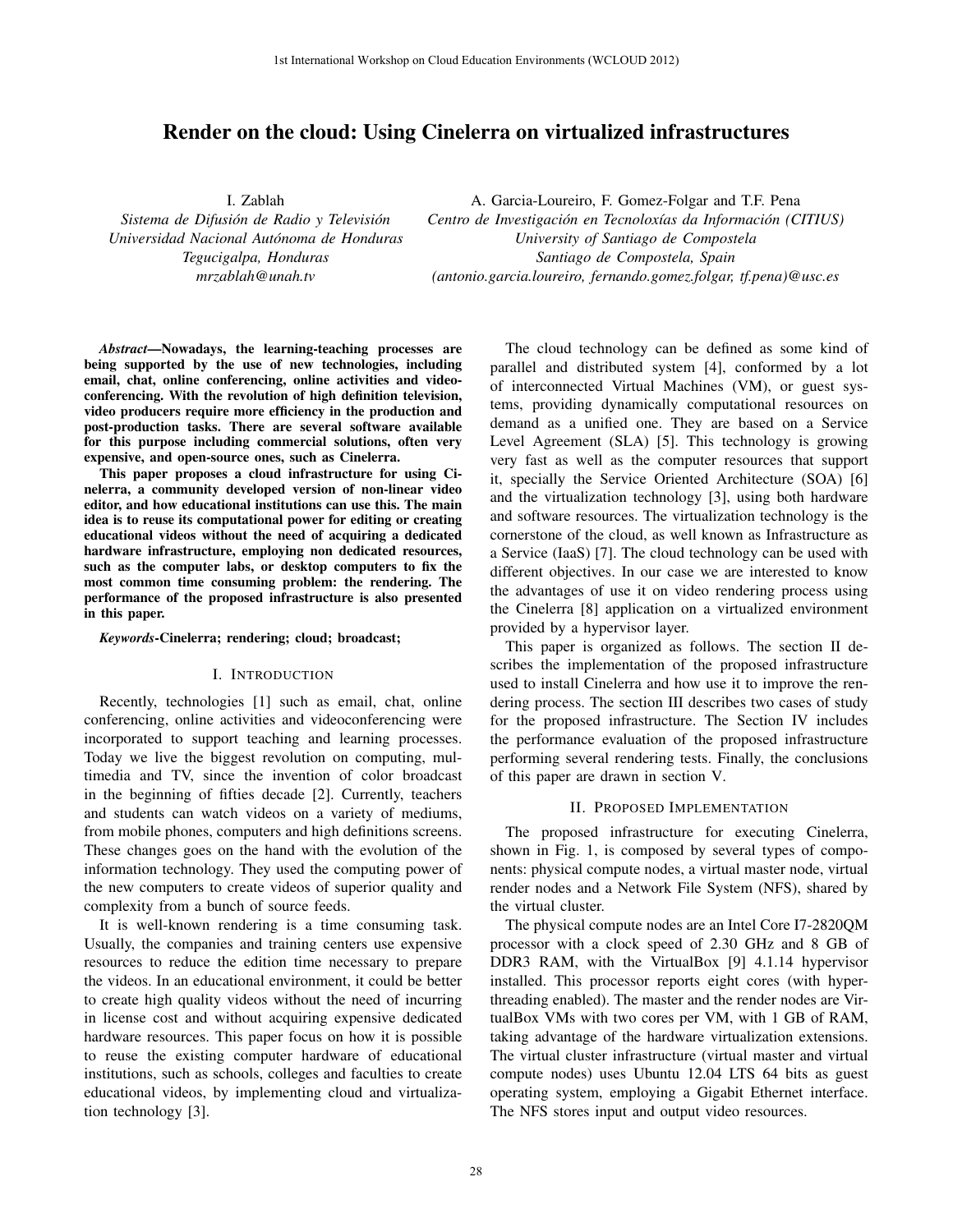**Input Resources** 

**Video Storage** 



Figure 1. Schematic view of the implementation.

# III. CASES OF STUDY

Two cases of study were proposed as examples of use of the infrastructure described previously. The first one is the implementation of Cinelerra over the infrastructure available at the National Autonomous University of Honduras (UNAH). The second one is using Cinelerra in a training center.

## *A. Cinelerra in the public UNAH TV channel*

The infrastructure proposed previously can be implemented at UNAH in order to help the process of producing television content for broadcast on the public TV channel owned by the university, reducing the required time to obtain the final content for airing. This infrastructure takes advantage of the virtualization technology and the Infrastructure as a Service (IaaS) paradigm, allowing reusing the hardware available at UNAH for multiple applications.

Fig. 2 shows the work-flow that must be follow with the main objective to incorporate the advantages of rendering on the cloud. As shown in the figure, at UNAH TV station all the video and TV production starts with the introduction of the media content into the broadcasting system through a common point called *Input Resources* or *Ingest*. Here employing a serie of procedures, videos from a camera, studio, satellite, DVD, tape, etc. are converted in computer video files accompanied with a standardized metadata files that describes their content and properties.

As a result of the previous process, in first place, the video files are stored in the *Video Storage*, that is composed by a group of NFS servers configured with redundant arrays of disk drives. In second place, the metadata is stored in a database server. The *Video Storage* can be organized in hierarchical levels to distinguish videos of different origin, source, resources, media support and the edited ready to air videos.

Play Out cinelerra **Home Viewers Editing & Cloud Infrastructure Production** Figure 2. Use of Cinelerra at UNAH TV station. In the *Editing & Production* department, the editors, equipped with powerful workstations, access to the hierarchical Video Storage to take the required resources that will be incorporated into the Cinelerra video project, including sounds, videos, images, and production scenarios. Once the video is edited, is ready for starting the rendering stage employing the computational power available at the *Cloud infrastructure* that is composed by non-dedicated hardware resources. The rendering stage ends with the creation of a final version of the ready to air TV program. The results of the rendering process are stored in the *Video Storage*, which can be taken by the operators of the *Play Out* department to be transmitted and make them available to final users. Those contents can be also accessed by the academic staff

**Remote Classrooms** 

**Network Streaming** 

# *B. Cinelerra as a tool in educational environments*

to the general public employing Internet streaming.

from the classroom using the existing university network, or

This scenario proposed the use of Cinelerra as a tool in educational environments employing a cloud composed by non dedicated hardware resources. In this case, the cloud is employed as a rendering queue where the projects will be processed like in a batch system to get the ready to air videos. This case of study is shown in Fig. 3. As we can see, students create non-linear edition projects using Cinelerra in their workstations. Source videos, transitions effects, and the additional necessary media compose those projects. When the edition process is finished, the project is stored in the Master Node. This element shares the media directory employing the Network File System (NFS) protocol and has also Cinelerra installed as a render queue that manages the jobs pending of being rendered. These jobs are dispatched to the Virtual Render Nodes in which the ready to air video is created. The Virtual Render Nodes are Cinelerra enabled VMs that mount the NFS directories shared by the Master Node. The virtual Render Nodes can be executed in the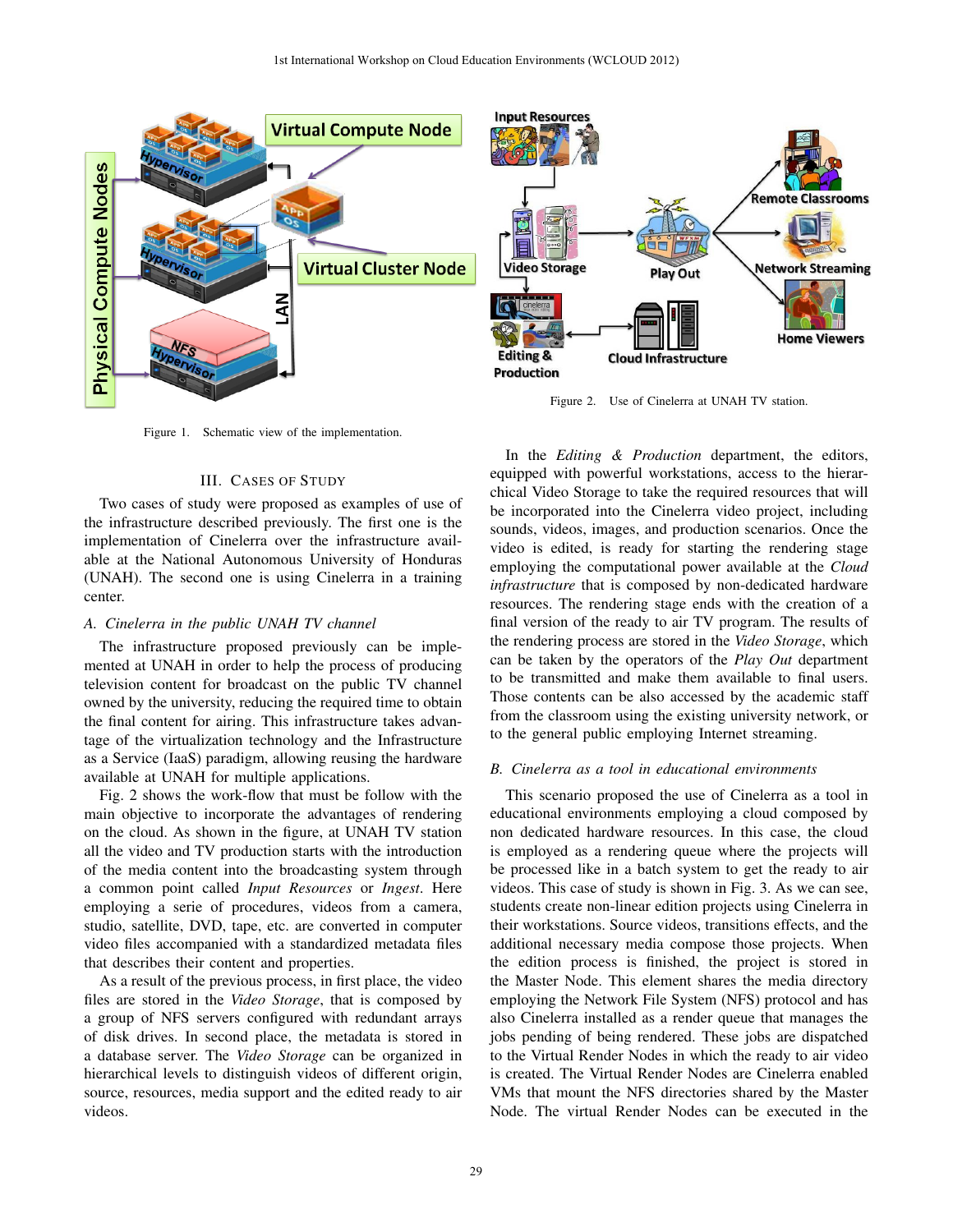

Figure 3. Use of Cinelerra by students with virtual render nodes located on remote computers on other rooms.

computer laboratories of the educational institutions. The video created by the rendering process is finally stored in the NFS shared directory of the Master Node. Notice that the student's workstations, the Master Node and the Virtual Render Nodes must be accessible and interconnected by a communications network.

The main goal of this scenario is the possibility to reuse the idle computational power available in the computer labs elastically, as they are available, to reduce the necessary time to get the rendering process finished.

# IV. PERFORMANCE EVALUATION

In this section we included the performance analysis of Cinelerra over the proposed infrastructure, as described previously.

Cinelerra was used for editing and rendering video on resolutions of 720p and 1080i, with input/output streams used for high definition (HD) television. As a common standard for audio/video the codec MPEG4 [10] was employed. It has been on video editing world from last years of 90s decade.

To evaluate if the proposed cloud infrastructure could be considered as a good option for rendering, we prepare some tests. The first one was an output video of 40 seconds length with 1080/60p resolution. The second one was a video of 30 minutes at 720p. The third one was a video of 30 minutes at 720p, composed by thirty feeds of one minute without transitions or effects. We run the render tests only in the master with two cores, later with one and two nodes,



Figure 4. Performance with 40 seconds of video at 1080/60p.

employing two cores each one. The purpose of the tests is to know how much time is needed in every configuration and how the render process could be beneficed or penalized.

When several nodes are used, we set the option in Cinelerra that allows to automatically dividing the job in several parts. Cinelerra itself splits the jobs trying to give the same number of render parts to all machines (including the master). In this way, the number of files generated scale with the number of nodes employed (from one when only the master rendering, two, four, six, eight up to sixteen). This method avoids that some rendering nodes were unused.

For the first test, the video of 40 s at 1080/60p, we can see the obtained results in Fig. 4. The master needed more time to finish than the other configurations, except when we used the master with one node and sixteen output files that required 287 s, the worst performance in this test. The best time was obtained employing the master and two nodes using eight files, requiring 125 s only. Employing the same combination with four files the time required was 134 s. Using the master and one node, the best result was quite the same using two and four output files; this was 153 s, this is 28 s more than the best result of all the present test.

Our second test was a project with an output video of 1800 s (30 minutes) at a standard resolution of 720p. In this project we joined some feeds and added transitions between every resource, applying basic effects. The rendering process took 6487 s for the master. This was the worst result on the present project. After adding one node to help the master, the efficiency was improved. The best result in this combination was 3605 s, allowing Cinelerra dividing the output render job in six files. After adding a second node, the shortest and best time was obtained employing eight output files that took 3072 s only. The results are depicted in Fig. 5. Because the previous video project are not homogeneous and contains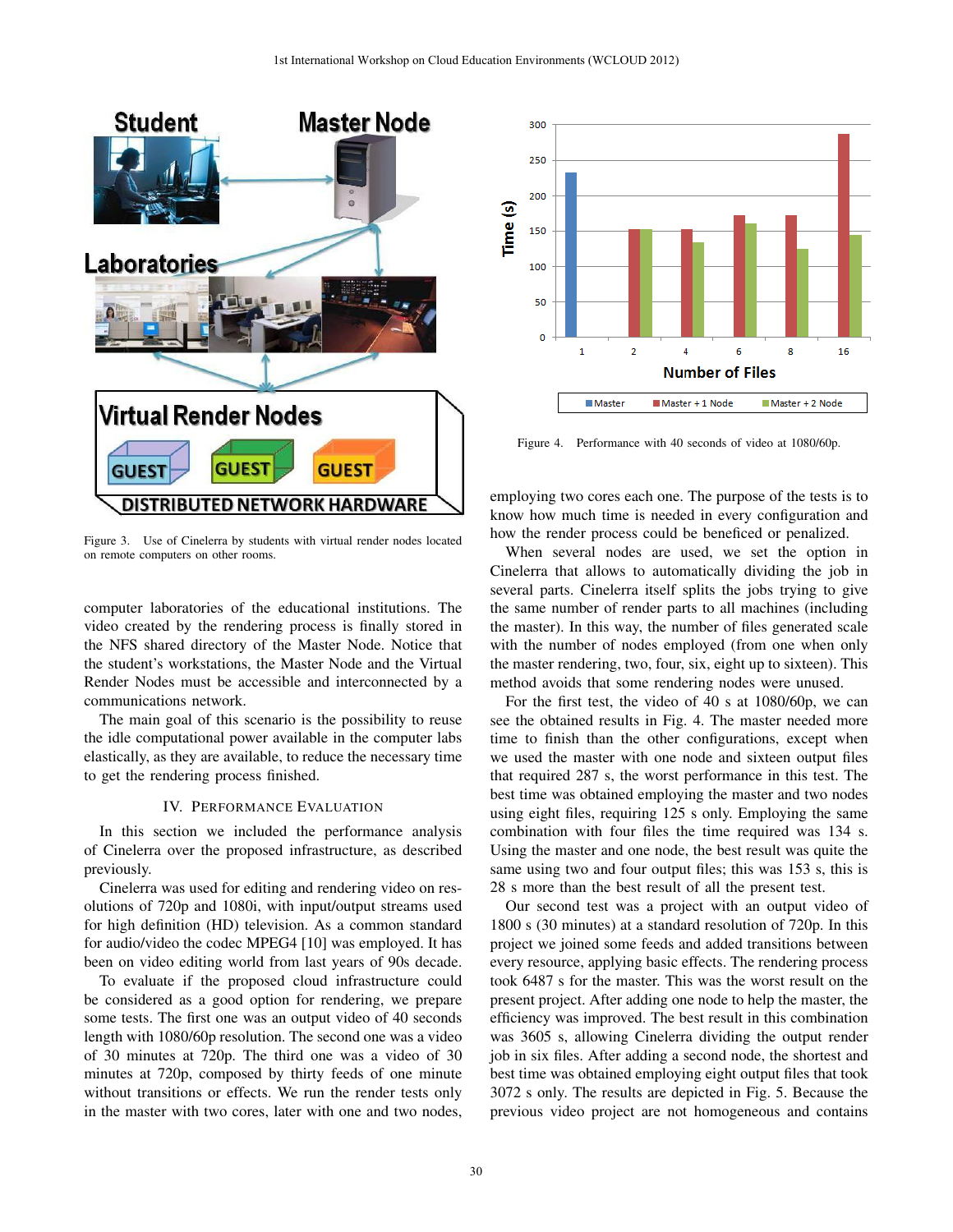

Figure 5. Performance with 30 minutes of video at 720p.

several types of effects and transitions, which mainly differ in complexity, we consider to be very interesting to know how the infrastructure proposed would behave to complete a project in which resources were homogeneous, allowing the nodes performing similar computational tasks. The third test, as shown in Fig. 6, was prepared employing 30 feeds one minute of video at 1080i without employing transitions. In this case, the better time was obtained with the master and two nodes, employing sixteen output files that required 1226 s The result is very similar employing eight files. The render using the master required 2614 s, the worst elapsed time in the present measures. Working with the master and one node, the best time was 1477 s, using with sixteen files. We got similar results when this configuration is used with eight output files as the difference was 24 s only.

#### V. CONCLUSION

The use of cloud technologies to create high quality videos in an educational environment is feasible without the need of incurring in license cost and without the need of acquire expensive dedicated hardware resources. This paper analysed a cloud infrastructure for using Cinelerra, a community developed version of non-linear video editor. As shown, this software could be used and employed by educational institutions for teaching video techniques and to create educational material. The main goal is to use, in a more efficiently way, the computational resources managing them as a virtual cloud infrastructure for rendering purposes. This avoids the need of acquiring a rendering dedicated hardware infrastructure allowing to reuse existing computer labs or desktop computers making them available to the students where they can easily render their videos.

The infrastructure and use cases proposed provide better performance when working with large projects. Therefore, if



Figure 6. Performance with 30 minutes of video at 1080/60p. Shortest bars, better performance.

we want to render very small videos, the computing capacity available on workstation used by the students or editors will be sufficient to successfully complete the jobs.

It is important to mention that the proposed solution, based on cloud rendering, will be helpful in the process of creating multimedia for the TV station of the National Autonomous University of Honduras, Therefore, we can provide to end users, in a short period, large amount of quality television videos and multimedia using the idle computing power available.

The most important aspect of improving the rendering process is to have a greater chance to train better technical experts and to create fastest multimedia content, therefore, the students will have more computational resources to develop their projects and ideas, but without incurring in the cost of acquiring a dedicated infrastructure.

## ACKNOWLEDGMENT

Part of this job was funded through the Fiduciary Fund of the Japan's government - UNESCO with the program Keizo Obuchi 2011-2012, and by FEDER funds and Xunta de Galicia under project 09TIC001CT, contract 2010/28, and by Spanish Government (MCYT) under project TEC2010- 17320.

#### **REFERENCES**

[1] Schar, S.G. and Krueger, H.; *Using new learning technologies with multimedia*. IEEE Multimedia, Number 3, Volume 7, Pages 40-51, 2000. DOI:10.1109/93.879767, http://ieeexplore. ieee.org/lpdocs/epic03/wrapper.htm?arnumber=879767l